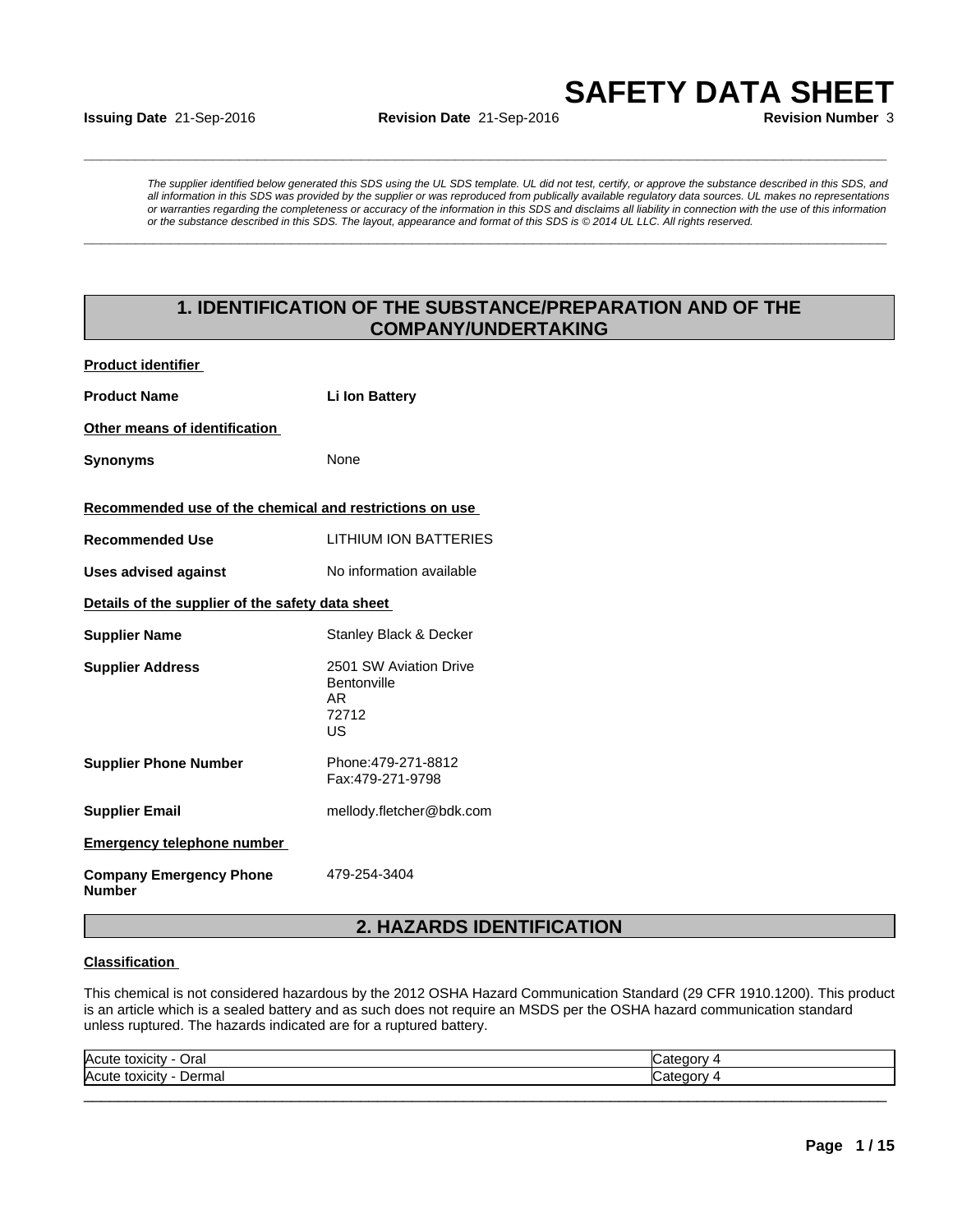| Acute toxicity - Inhalation (Vapors)               | Category 3                |
|----------------------------------------------------|---------------------------|
| Acute toxicity - Inhalation (Dusts/Mists)          | Category 2                |
| Skin corrosion/irritation                          | Category 1 Sub-category B |
| Serious eye damage/eye irritation                  | Category 1                |
| Skin sensitization                                 | Category                  |
| Carcinogenicity                                    | Category 1A               |
| Reproductive Toxicity                              | Category 1A               |
| Specific target organ toxicity (single exposure)   | Category 3                |
| Specific target organ toxicity (repeated exposure) | Category                  |

### **GHS Label elements, including precautionary statements**

### **Emergency Overview**



 $\_$  ,  $\_$  ,  $\_$  ,  $\_$  ,  $\_$  ,  $\_$  ,  $\_$  ,  $\_$  ,  $\_$  ,  $\_$  ,  $\_$  ,  $\_$  ,  $\_$  ,  $\_$  ,  $\_$  ,  $\_$  ,  $\_$  ,  $\_$  ,  $\_$  ,  $\_$  ,  $\_$  ,  $\_$  ,  $\_$  ,  $\_$  ,  $\_$  ,  $\_$  ,  $\_$  ,  $\_$  ,  $\_$  ,  $\_$  ,  $\_$  ,  $\_$  ,  $\_$  ,  $\_$  ,  $\_$  ,  $\_$  ,  $\_$  ,

Obtain special instructions before use Do not handle until all safety precautions have been read and understood Use personal protective equipment as required Wash face, hands and any exposed skin thoroughly after handling Do not eat, drink or smoke when using this product Use only outdoors or in a well-ventilated area Do not breathe dust/fume/gas/mist/vapors/spray Wear respiratory protection Contaminated work clothing should not be allowed out of the workplace Wear protective gloves

### **Precautionary Statements - Response**

Immediately call a POISON CENTER or doctor/physician Specific treatment (see supplemental first aid instructions on this label)

### **Eyes**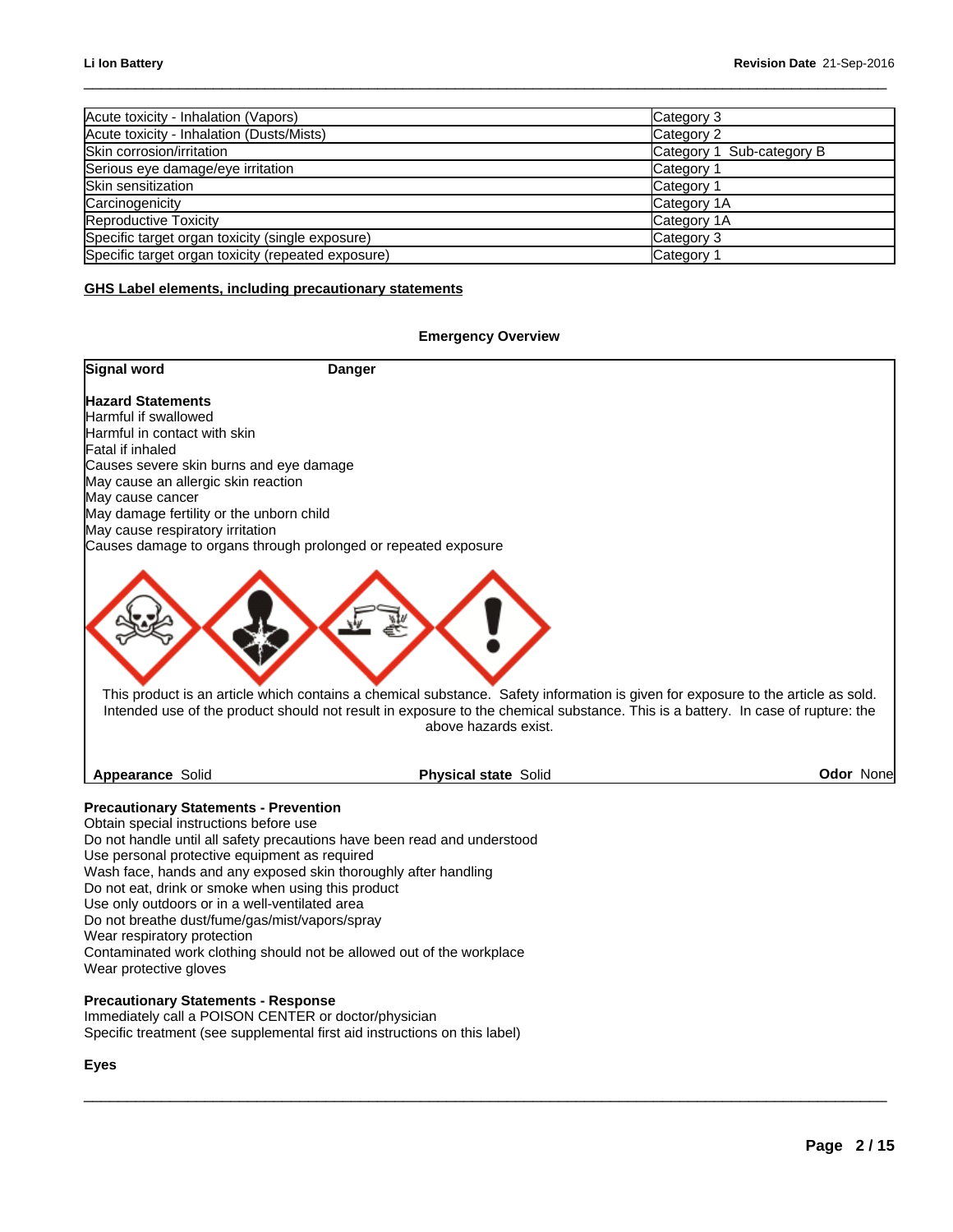IF IN EYES: Rinse cautiously with water for several minutes. Remove contact lenses, if present and easy to do. Continue rinsing Immediately call a POISON CENTER or doctor/physician

 $\_$  ,  $\_$  ,  $\_$  ,  $\_$  ,  $\_$  ,  $\_$  ,  $\_$  ,  $\_$  ,  $\_$  ,  $\_$  ,  $\_$  ,  $\_$  ,  $\_$  ,  $\_$  ,  $\_$  ,  $\_$  ,  $\_$  ,  $\_$  ,  $\_$  ,  $\_$  ,  $\_$  ,  $\_$  ,  $\_$  ,  $\_$  ,  $\_$  ,  $\_$  ,  $\_$  ,  $\_$  ,  $\_$  ,  $\_$  ,  $\_$  ,  $\_$  ,  $\_$  ,  $\_$  ,  $\_$  ,  $\_$  ,  $\_$  ,

### **Skin**

Call a POISON CENTER or doctor/physician if you feel unwell Wash contaminated clothing before reuse IF ON SKIN (or hair): Remove/Take off immediately all contaminated clothing. Rinse skin with water/shower If skin irritation or rash occurs: Get medical advice/attention

### **Inhalation**

IF INHALED: Remove victim to fresh air and keep at rest in a position comfortable for breathing Immediately call a POISON CENTER or doctor/physician Call a POISON CENTER or doctor/physician if you feel unwell

### **Ingestion**

IF SWALLOWED: Call a POISON CENTER or doctor/physician if you feel unwell Rinse mouth Do NOT induce vomiting

### **Precautionary Statements - Storage**

Store locked up Store in a well-ventilated place. Keep container tightly closed

### **Precautionary Statements - Disposal**

Dispose of contents/container to an approved waste disposal plant

### **Hazards not otherwise classified (HNOC)**

### **Unknown Toxicity**

### **Other information**

### **Interactions with Other Chemicals**

| Dispose of contents/container to an approved waste disposal plant                                                                                |                                                  |           |                     |
|--------------------------------------------------------------------------------------------------------------------------------------------------|--------------------------------------------------|-----------|---------------------|
| Hazards not otherwise classified (HNOC)                                                                                                          |                                                  |           |                     |
| Not applicable                                                                                                                                   |                                                  |           |                     |
| <b>Unknown Toxicity</b><br>60 % of the mixture consists of ingredient(s) of unknown toxicity                                                     |                                                  |           |                     |
| <b>Other information</b>                                                                                                                         |                                                  |           |                     |
| Very toxic to aquatic life with long lasting effects<br>Repeated or prolonged skin contact may cause allergic reactions with susceptible persons |                                                  |           |                     |
| <b>Interactions with Other Chemicals</b><br>Use of alcoholic beverages may enhance toxic effects.                                                |                                                  |           |                     |
|                                                                                                                                                  | <b>3. COMPOSITION/INFORMATION ON INGREDIENTS</b> |           |                     |
| <b>Chemical name</b>                                                                                                                             | <b>CAS No</b>                                    | Weight-%  | <b>Trade Secret</b> |
| Copper                                                                                                                                           | 7440-50-8                                        | $10 - 30$ | $\star$             |
| Steel manufacture, chemicals                                                                                                                     | 65997-19-5                                       | $7 - 13$  | $\star$             |
| Phosphate(1-), hexafluoro-, lithium                                                                                                              | 21324-40-3                                       | $7 - 13$  | $\star$             |
| Aluminum                                                                                                                                         | 7429-90-5                                        | $7 - 13$  | $\star$             |
| Lithium manganese oxide (LiMn2O4)                                                                                                                | 12057-17-9                                       | $5 - 10$  | $\star$             |
| Lithium Cobalt Oxide (CoLiO2)                                                                                                                    | 12190-79-3                                       | $5 - 10$  | $\star$             |
| Cobalt lithium manganese nickel oxide                                                                                                            | 182442-95-1                                      | $5 - 10$  | $\star$             |
| Aluminum cobalt lithium nickel oxide                                                                                                             | 193214-24-3                                      | $5 - 10$  | $\star$             |
| <b>Nickel</b>                                                                                                                                    | 7440-02-0                                        | $3 - 7$   | $\star$             |

\*The exact percentage (concentration) of composition has been withheld as a trade secret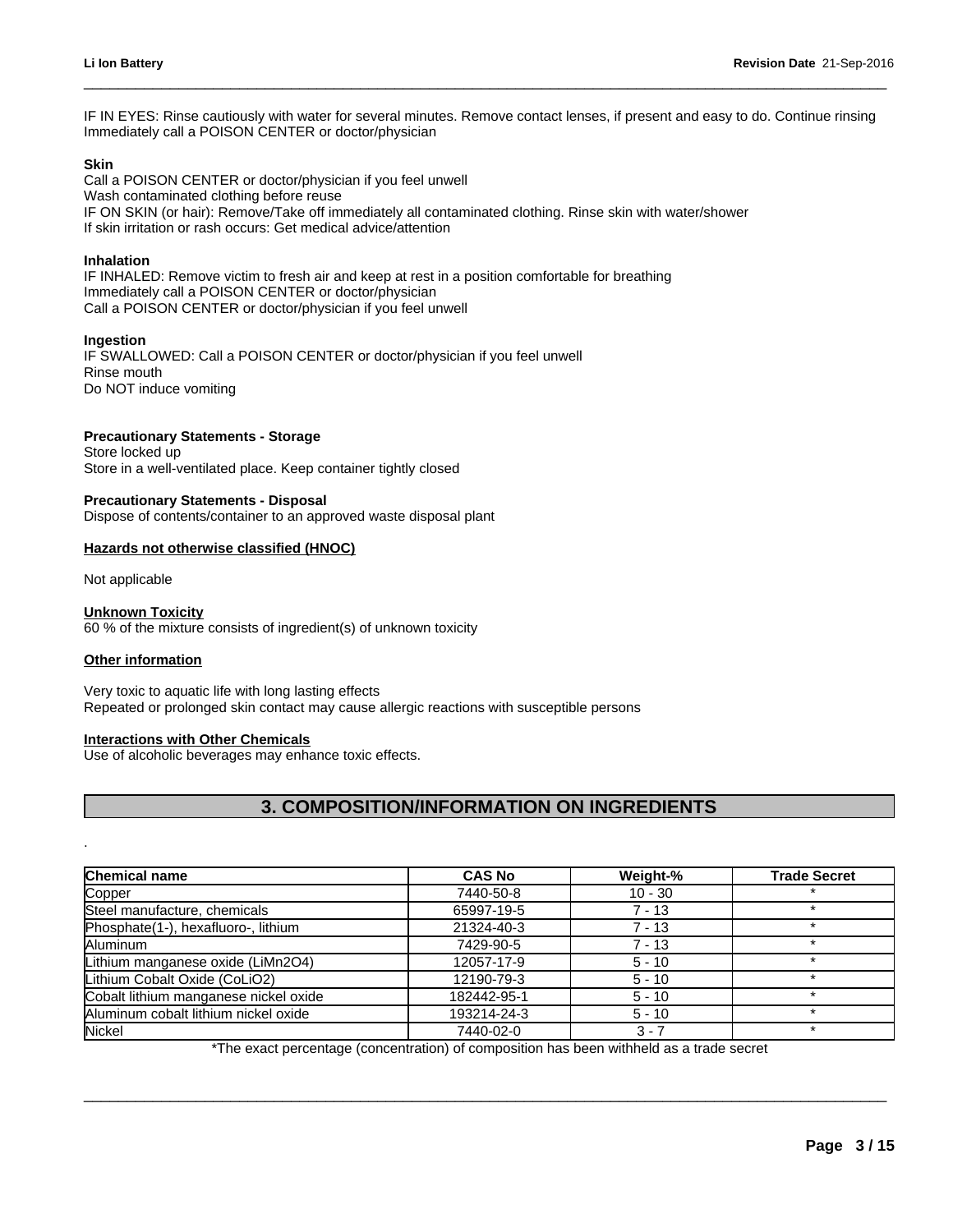# Revision Date 21<br>**4. FIRST AID MEASURES**

 $\_$  ,  $\_$  ,  $\_$  ,  $\_$  ,  $\_$  ,  $\_$  ,  $\_$  ,  $\_$  ,  $\_$  ,  $\_$  ,  $\_$  ,  $\_$  ,  $\_$  ,  $\_$  ,  $\_$  ,  $\_$  ,  $\_$  ,  $\_$  ,  $\_$  ,  $\_$  ,  $\_$  ,  $\_$  ,  $\_$  ,  $\_$  ,  $\_$  ,  $\_$  ,  $\_$  ,  $\_$  ,  $\_$  ,  $\_$  ,  $\_$  ,  $\_$  ,  $\_$  ,  $\_$  ,  $\_$  ,  $\_$  ,  $\_$  ,

## **First aid measures**

| <b>General Advice</b>                                       | First aid is upon rupture of sealed battery.                                                                                                                                                                                                                                                                                                                                                                                                                                                                                                        |
|-------------------------------------------------------------|-----------------------------------------------------------------------------------------------------------------------------------------------------------------------------------------------------------------------------------------------------------------------------------------------------------------------------------------------------------------------------------------------------------------------------------------------------------------------------------------------------------------------------------------------------|
| Eye contact                                                 | Rinse immediately with plenty of water, also under the eyelids, for at least 15 minutes. Keep<br>eye wide open while rinsing. Do not rub affected area. Remove contact lenses, if present<br>and easy to do. Continue rinsing. Seek immediate medical attention/advice.                                                                                                                                                                                                                                                                             |
| <b>Skin contact</b>                                         | Wash off immediately with soap and plenty of water while removing all contaminated<br>clothes and shoes. Seek immediate medical attention/advice. May cause an allergic skin<br>reaction.                                                                                                                                                                                                                                                                                                                                                           |
| <b>Inhalation</b>                                           | Remove to fresh air. If breathing has stopped, give artificial respiration. Get medical<br>attention immediately. Do not use mouth-to-mouth method if victim ingested or inhaled the<br>substance; give artificial respiration with the aid of a pocket mask equipped with a one-way<br>valve or other proper respiratory medical device. If breathing is difficult, (trained personnel<br>should) give oxygen. Delayed pulmonary edema may occur. Get medical attention<br>immediately if symptoms occur. Do not breathe dust.                     |
| Ingestion                                                   | Do NOT induce vomiting. Rinse mouth immediately and drink plenty of water. Never give<br>anything by mouth to an unconscious person. Call a physician or poison control center<br>immediately.                                                                                                                                                                                                                                                                                                                                                      |
| Self-protection of the first aider                          | Ensure that medical personnel are aware of the material(s) involved, take precautions to<br>protect themselves and prevent spread of contamination. Avoid contact with skin, eyes or<br>clothing. Use personal protective equipment as required. Wear personal protective clothing<br>(see section 8). Do not breathe dust. Do not use mouth-to-mouth method if victim ingested<br>or inhaled the substance; give artificial respiration with the aid of a pocket mask equipped<br>with a one-way valve or other proper respiratory medical device. |
| Most important symptoms and effects, both acute and delayed |                                                                                                                                                                                                                                                                                                                                                                                                                                                                                                                                                     |
| <b>Most Important Symptoms and</b><br><b>Effects</b>        | Burning sensation. Itching. Rashes. Hives. Coughing and/ or wheezing.                                                                                                                                                                                                                                                                                                                                                                                                                                                                               |
|                                                             | Indication of any immediate medical attention and special treatment needed                                                                                                                                                                                                                                                                                                                                                                                                                                                                          |
| <b>Notes to Physician</b>                                   | Product is a corrosive material. Use of gastric lavage or emesis is contraindicated.<br>Possible perforation of stomach or esophagus should be investigated. Do not give<br>chemical antidotes. Asphyxia from glottal edema may occur. Marked decrease in blood<br>pressure may occur with moist rales, frothy sputum, and high pulse pressure. May cause<br>sensitization in susceptible persons. Treat symptomatically.                                                                                                                           |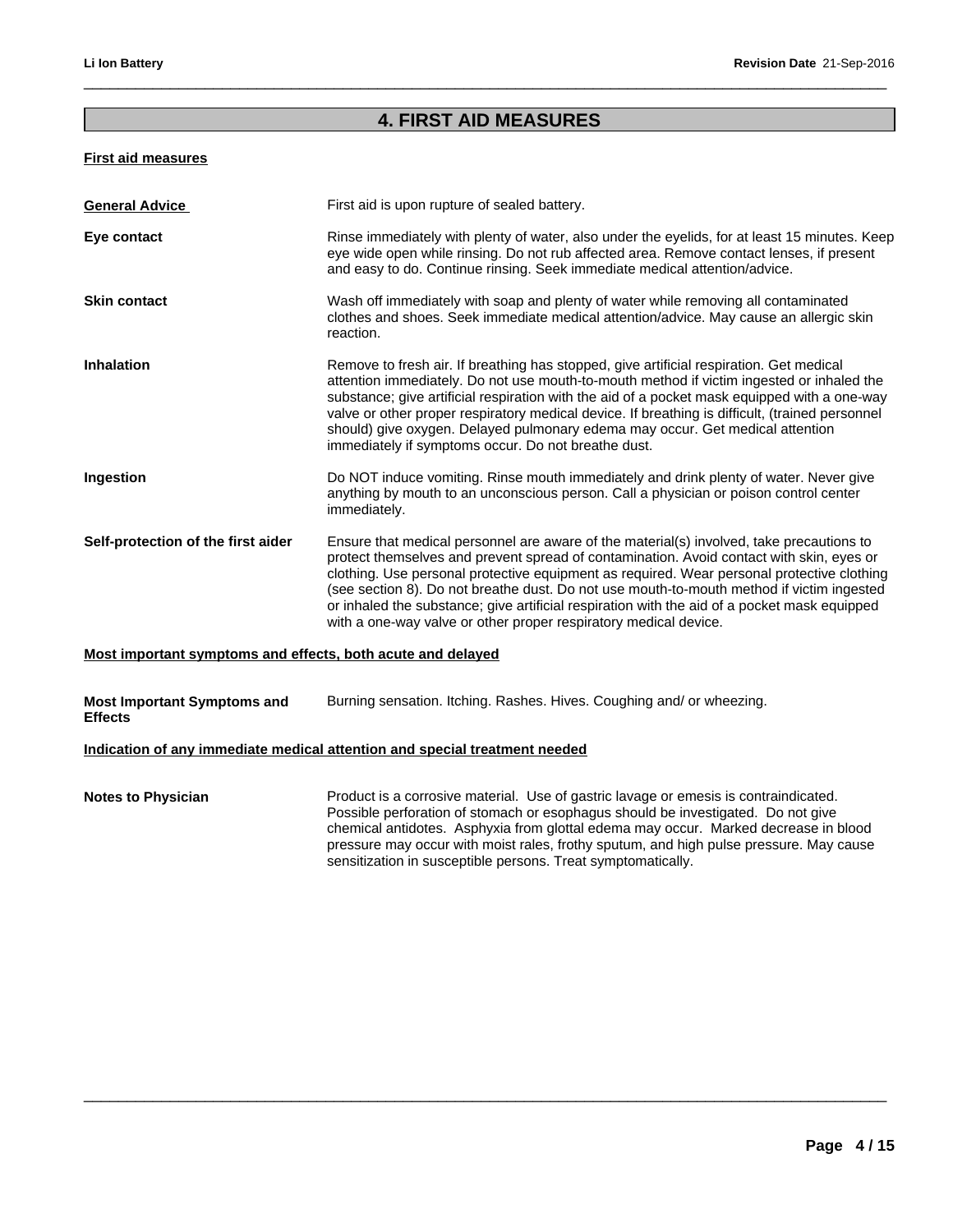## **Suitable Extinguishing Media**

**1.5er Revision Date 21-Septem**<br> **5. FIRE-FIGHTING MEASURES**<br> **1.5er Priate to local circumstances and the surrounding environment.** Use extinguishing measures that are appropriate to local circumstances and the surrounding environment.

### **Unsuitable extinguishing media**

CAUTION: Use of water spray when fighting fire may be inefficient.

### **Specific hazards arising from the chemical**

The product causes burns of eyes, skin and mucous membranes. Thermal decomposition can lead to release of irritating gases and vapors. Product is or contains a sensitizer. May cause sensitization by skin contact. righting fire may be inefficient.<br> **hemical**<br>
in and mucous membranes. Thermal decomposition can lead to release of irritating gases<br>
ensitizer. May cause sensitization by skin contact.<br>
None.<br>
None.<br> **6. ACCIDENTAL RELEAS** 

### **Explosion Data**

**Sensitivity to Mechanical Impact** None.

**Sensitivity to Static Discharge None.** 

### **Protective equipment and precautions for firefighters**

As in any fire, wear self-contained breathing apparatus pressure-demand, MSHA/NIOSH (approved or equivalent) and full protective gear.

### **Personal precautions, protective equipment and emergency procedures**

| <b>Personal precautions</b>                          | Attention! Corrosive material. Avoid contact with skin, eyes or clothing. Ensure adequate<br>ventilation. Use personal protective equipment as required. Evacuate personnel to safe<br>areas. Keep people away from and upwind of spill/leak. |  |
|------------------------------------------------------|-----------------------------------------------------------------------------------------------------------------------------------------------------------------------------------------------------------------------------------------------|--|
| <b>Other Information</b>                             | Refer to protective measures listed in Sections 7 and 8.                                                                                                                                                                                      |  |
| <b>Environmental precautions</b>                     |                                                                                                                                                                                                                                               |  |
| <b>Environmental precautions</b>                     | Prevent further leakage or spillage if safe to do so. Should not be released into the<br>environment. Do not allow to enter into soil/subsoil. Prevent product from entering drains.                                                          |  |
| Methods and material for containment and cleaning up |                                                                                                                                                                                                                                               |  |
| <b>Methods for containment</b>                       | Prevent further leakage or spillage if safe to do so.                                                                                                                                                                                         |  |
| Methods for cleaning up                              | Pick up and transfer to properly labeled containers.                                                                                                                                                                                          |  |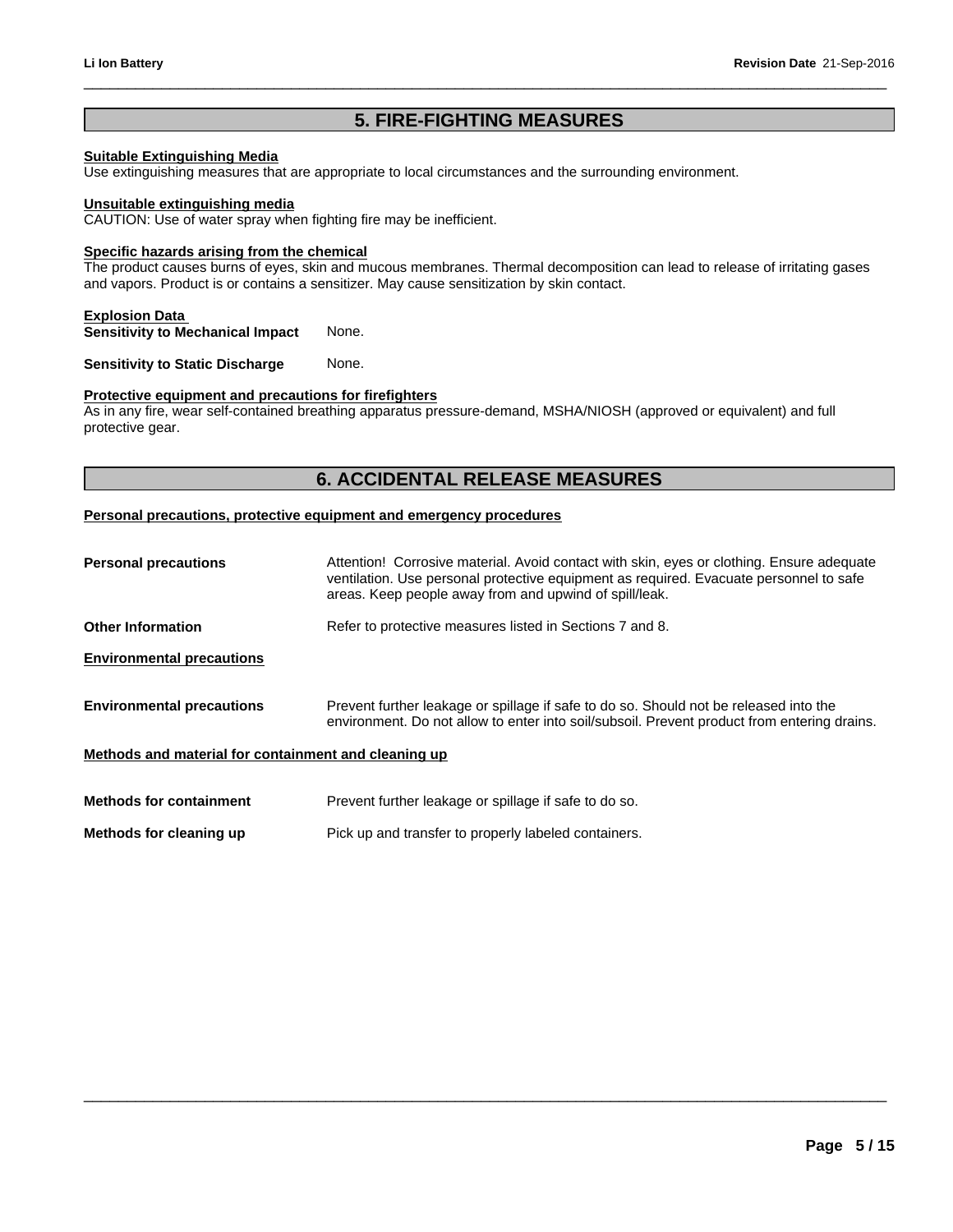# Revision Date 21-Se<br> **7. HANDLING AND STORAGE**

 $\_$  ,  $\_$  ,  $\_$  ,  $\_$  ,  $\_$  ,  $\_$  ,  $\_$  ,  $\_$  ,  $\_$  ,  $\_$  ,  $\_$  ,  $\_$  ,  $\_$  ,  $\_$  ,  $\_$  ,  $\_$  ,  $\_$  ,  $\_$  ,  $\_$  ,  $\_$  ,  $\_$  ,  $\_$  ,  $\_$  ,  $\_$  ,  $\_$  ,  $\_$  ,  $\_$  ,  $\_$  ,  $\_$  ,  $\_$  ,  $\_$  ,  $\_$  ,  $\_$  ,  $\_$  ,  $\_$  ,  $\_$  ,  $\_$  ,

### **Precautions for safe handling**

**7. HANDLING AND STORAGE**<br> **Example 16.4 In case of rupture:** Handle in accordance with good industrial hygiene and safety practice.<br>
Avoid contact with skin, eyes or clothing. Use personal protection equipment.<br> **19. incl** Handling **In case of rupture: Handle in accordance with good industrial hygiene and safety practice.** Avoid contact with skin, eyes or clothing. Use personal protection equipment. **Conditions for safe storage, including any incompatibilities Storage** Keep containers tightly closed in a dry, cool and well-ventilated place. Protect from moisture. Store locked up. Keep out of the reach of children. Store away from other materials.

**Incompatible Products Acids. Bases. Oxidizing agent.** 

### **Control parameters**

### **Exposure Guidelines**

| <b>Chemical name</b>                                 | <b>ACGIH TLV</b>                                                                                                                                                                                                                                                                                                                                                                                                                         | <b>OSHA PEL</b>                                                                                                                                                                                                                                                                                                                                                                                                                                                                                                                                                 | <b>NIOSH IDLH</b>                                                                                                                                                                                                                                                                                                                                                                                                                                                                                                                                                                                                                                                                                                                                                                                                                                             |
|------------------------------------------------------|------------------------------------------------------------------------------------------------------------------------------------------------------------------------------------------------------------------------------------------------------------------------------------------------------------------------------------------------------------------------------------------------------------------------------------------|-----------------------------------------------------------------------------------------------------------------------------------------------------------------------------------------------------------------------------------------------------------------------------------------------------------------------------------------------------------------------------------------------------------------------------------------------------------------------------------------------------------------------------------------------------------------|---------------------------------------------------------------------------------------------------------------------------------------------------------------------------------------------------------------------------------------------------------------------------------------------------------------------------------------------------------------------------------------------------------------------------------------------------------------------------------------------------------------------------------------------------------------------------------------------------------------------------------------------------------------------------------------------------------------------------------------------------------------------------------------------------------------------------------------------------------------|
| Copper<br>7440-50-8                                  | TWA: 0.2 mg/m <sup>3</sup> fume TWA: 1 mg/m <sup>3</sup><br>Cu dust and mist                                                                                                                                                                                                                                                                                                                                                             | TWA: $0.1 \text{ mg/m}^3$ fume<br>TWA: 1 mg/m <sup>3</sup> dust and mist<br>(vacated) TWA: 0.1 mg/m <sup>3</sup> Cu dust,<br>fume, mist                                                                                                                                                                                                                                                                                                                                                                                                                         | IDLH: 100 mg/m <sup>3</sup> dust, fume and mist<br>TWA: 1 $mg/m3$ dust and mist<br>TWA: $0.1 \text{ mg/m}^3$ fume                                                                                                                                                                                                                                                                                                                                                                                                                                                                                                                                                                                                                                                                                                                                             |
| Steel manufacture,<br>chemicals<br>65997-19-5        | STEL: 10 mg/m <sup>3</sup> Zr<br>TWA: 0.05 mg/m <sup>3</sup> Pb TWA: 0.00005<br>mg/m <sup>3</sup> Be inhalable particulate matter<br>TWA: 1 mg/m <sup>3</sup> Cu dust and mist TWA:<br>0.2 mg/m <sup>3</sup> Se TWA: 1 mg/m <sup>3</sup> Y TWA: 5<br>mg/m <sup>3</sup> Zr TWA: 0.02 mg/m <sup>3</sup> Mn<br>respirable particulate matter<br>TWA: 0.1 mg/m <sup>3</sup> Mn inhalable<br>particulate matter TWA: 0.5 mg/m <sup>3</sup> Hf | TWA: 50 $\mu q/m^3$ Pb TWA: 2 $\mu q/m^3$ Be<br>TWA: $0.2 \text{ mg/m}^3$ Se TWA: $5 \text{ mg/m}^3$ Zr<br>Action Level: 30 µg/m <sup>3</sup> Pb Poison;See<br>29 CFR 1910.1025<br>(vacated) TWA: 2 µg/m <sup>3</sup> Be (vacated)<br>TWA: $0.2 \text{ mg/m}^3$ Se (vacated) TWA: 5<br>mq/m <sup>3</sup> Zr<br>(vacated) STEL: 25 µg/m <sup>3</sup> 30 min<br>(vacated) STEL: 10 mg/m <sup>3</sup> Zr<br>(vacated) Ceiling: 5 µg/m <sup>3</sup> (vacated)<br>Ceiling: $5 \text{ mg/m}^3$<br>Ceiling: 5 µg/m <sup>3</sup> Be Ceiling: 5 mg/m <sup>3</sup><br>Mn. | IDLH: 4 mg/m <sup>3</sup> Be<br>IDLH: 100 mg/m <sup>3</sup> Cu dust and mist<br>IDLH: 500 mg/m <sup>3</sup> Mn<br>IDLH: 1 mg/m <sup>3</sup> Se<br>IDLH: 500 mg/m <sup>3</sup> Y<br>IDLH: $25 \text{ mg/m}^3$ Zr<br>IDLH: 100 mg/m <sup>3</sup> Pb<br>IDLH: 10 mg/m <sup>3</sup> Ni<br>IDLH: 50 mg/m <sup>3</sup> Hf<br>Ceiling: 0.05 mg/m <sup>3</sup> V dust and fume<br>$15 \text{ min}$<br>Ceiling: 0.0005 mg/m <sup>3</sup> Be<br>TWA: 1 mg/m <sup>3</sup> Cu dust and mist<br>TWA: 1 $mq/m3$ Mn<br>TWA: 0.2 mg/m <sup>3</sup> except Selenium<br>hexafluoride Se<br>TWA: 1 mg/m $3$ Y<br>TWA: 5 mg/m <sup>3</sup> except Zirconium<br>tetrachloride Zr<br>TWA: 0.050 mg/m <sup>3</sup> Pb<br>TWA: 0.015 mg/m <sup>3</sup> except Nickel<br>carbonyl Ni<br>TWA: 0.5 mg/m <sup>3</sup> Hf<br>STEL: 3 mg/m <sup>3</sup> Mn<br>STEL: 10 mg/m <sup>3</sup> Zr |
| Phosphate(1-), hexafluoro-,<br>lithium<br>21324-40-3 | TWA: 2.5 mg/m <sup>3</sup> $F$                                                                                                                                                                                                                                                                                                                                                                                                           | TWA: 2.5 mg/m <sup>3</sup> $F$<br>TWA: $2.5 \text{ mg/m}^3$ dust<br>(vacated) TWA: $2.5 \text{ mg/m}^3$                                                                                                                                                                                                                                                                                                                                                                                                                                                         |                                                                                                                                                                                                                                                                                                                                                                                                                                                                                                                                                                                                                                                                                                                                                                                                                                                               |
| Aluminum<br>7429-90-5                                | TWA: 1 mg/m <sup>3</sup> respirable particulate<br>matter                                                                                                                                                                                                                                                                                                                                                                                | TWA: $15 \text{ mg/m}^3$ total dust<br>TWA: 5 $mg/m3$ respirable fraction<br>(vacated) TWA: 15 mg/m <sup>3</sup> total dust<br>(vacated) TWA: 5 mg/m <sup>3</sup> respirable<br>fraction (vacated) TWA: 5 mg/m <sup>3</sup> Al<br>Aluminum                                                                                                                                                                                                                                                                                                                      | TWA: 10 $mq/m3$ total dust<br>TWA: $5 \text{ mg/m}^3$ respirable dust                                                                                                                                                                                                                                                                                                                                                                                                                                                                                                                                                                                                                                                                                                                                                                                         |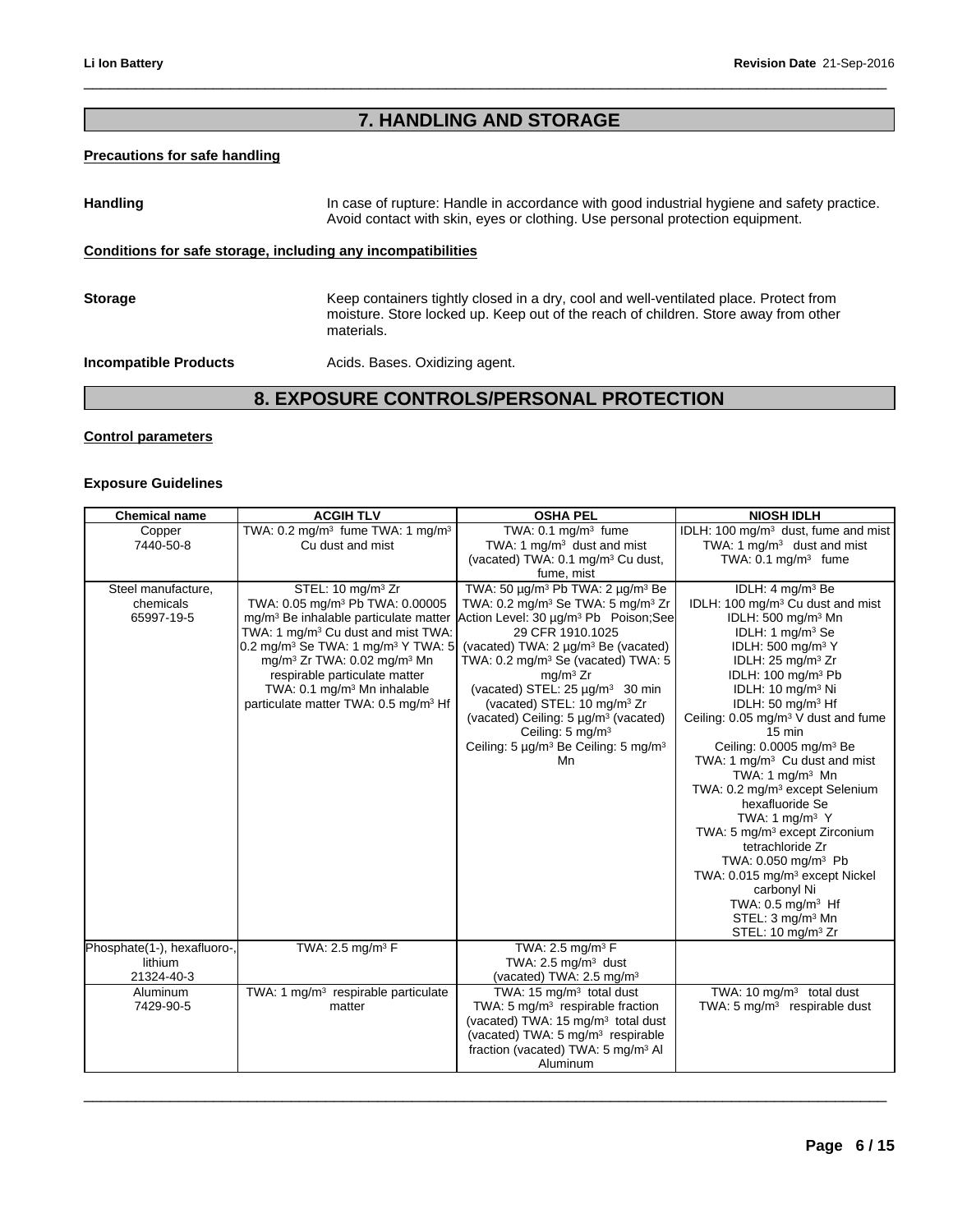| Lithium manganese oxide<br>(LiMn2O4)<br>12057-17-9      | TWA: $0.2 \text{ ma/m}^3$ Mn                                                                                                                                    | (vacated) Ceiling: 5 mg/m <sup>3</sup><br>Ceiling: 5 mg/m <sup>3</sup> Mn | IDLH: 500 mg/m <sup>3</sup> Mn<br>TWA: 1 mg/m $3$ Mn<br>STEL: 3 mg/m <sup>3</sup> Mn                                                                                              |
|---------------------------------------------------------|-----------------------------------------------------------------------------------------------------------------------------------------------------------------|---------------------------------------------------------------------------|-----------------------------------------------------------------------------------------------------------------------------------------------------------------------------------|
| Lithium Cobalt Oxide<br>(CoLiO2)<br>12190-79-3          | TWA: 0.02 mg/m <sup>3</sup>                                                                                                                                     |                                                                           |                                                                                                                                                                                   |
| Cobalt lithium manganese<br>nickel oxide<br>182442-95-1 | TWA: 0.02 mg/m <sup>3</sup> Co TWA: 0.02<br>mg/m <sup>3</sup> Mn respirable particulate matter<br>TWA: 0.1 mg/m <sup>3</sup> Mn inhalable<br>particulate matter | (vacated) Ceiling: 5 mg/m <sup>3</sup><br>Ceiling: 5 mg/m <sup>3</sup> Mn | IDLH: $500 \text{ mg/m}^3$ Mn<br>IDLH: 10 mg/m <sup>3</sup> Ni<br>TWA: 1 mg/m $3$ Mn<br>TWA: 0.015 mg/m <sup>3</sup> except Nickel<br>carbonyl Ni<br>STEL: 3 mg/m <sup>3</sup> Mn |
| Aluminum cobalt lithium<br>nickel oxide<br>193214-24-3  | TWA: 0.02 mg/m <sup>3</sup> Co                                                                                                                                  |                                                                           |                                                                                                                                                                                   |
| Nickel<br>7440-02-0                                     | TWA: $1.5 \text{ mg/m}^3$                                                                                                                                       | TWA: 1 mg/m <sup>3</sup><br>(vacated) TWA: 1 mg/m <sup>3</sup>            | IDLH: $10 \text{ mg/m}^3$<br>TWA: 0.015 mg/m <sup>3</sup>                                                                                                                         |

*ACGIH TLV: American Conference of Governmental Industrial Hygienists - Threshold Limit Value OSHA PEL: Occupational Safety and Health Administration - Permissible Exposure Limits NIOSH IDLH Immediately Dangerous to Life or Health*

**Other Exposure Guidelines** Vacated limits revoked by the Court of Appeals decision in AFL-CIO v. OSHA, 965 F.2d 962 (11th Cir., 1992)

### **Appropriate engineering controls**

| <b>Engineering Measures</b> | Showers             |  |
|-----------------------------|---------------------|--|
|                             | Eyewash stations    |  |
|                             | Ventilation systems |  |

### **Individual protection measures, such as personal protective equipment**

**Eye/face protection** Face protection shield.

**Skin and body protection** Wear protective gloves and protective clothing. Long sleeved clothing. Chemical resistant apron. Impervious gloves.

### **Respiratory protection If exposure limits are exceeded or irritation is experienced, NIOSH/MSHA approved** respiratory protection should be worn. Positive-pressure supplied air respirators may be required for high airborne contaminant concentrations. Respiratory protection must be provided in accordance with current local regulations.

**Hygiene Measures** Handle in accordance with good industrial hygiene and safety practice. Avoid contact with skin, eyes or clothing. Wear suitable gloves and eye/face protection. Do not eat, drink or smoke when using this product. Contaminated work clothing should not be allowed out of the workplace. Regular cleaning of equipment, work area and clothing is recommended. Wash hands before breaks and immediately after handling the product. Take off contaminated clothing and wash before reuse. Do not breathe dust. For environmental protection, remove and wash all contaminated protective equipment before re-use. Face protection shield.<br>
Wear protective gloves and protective clothing. Long sleeved clothing. Chemical resistant<br>
apron. Impervious gloves.<br>
If exposure limits are exceeded or irritation is experienced, NIOSH/MSHA approv

### **Physical and Chemical Properties**

| <b>Physical state</b><br>Appearance<br><b>Color</b> | Solid<br>Solid<br>No information available | Odor<br><b>Odor Threshold</b> | None<br>No information available |
|-----------------------------------------------------|--------------------------------------------|-------------------------------|----------------------------------|
| <b>Property</b>                                     | Values                                     | <b>Remarks Method</b>         |                                  |
| рH                                                  | No data available                          | None known                    |                                  |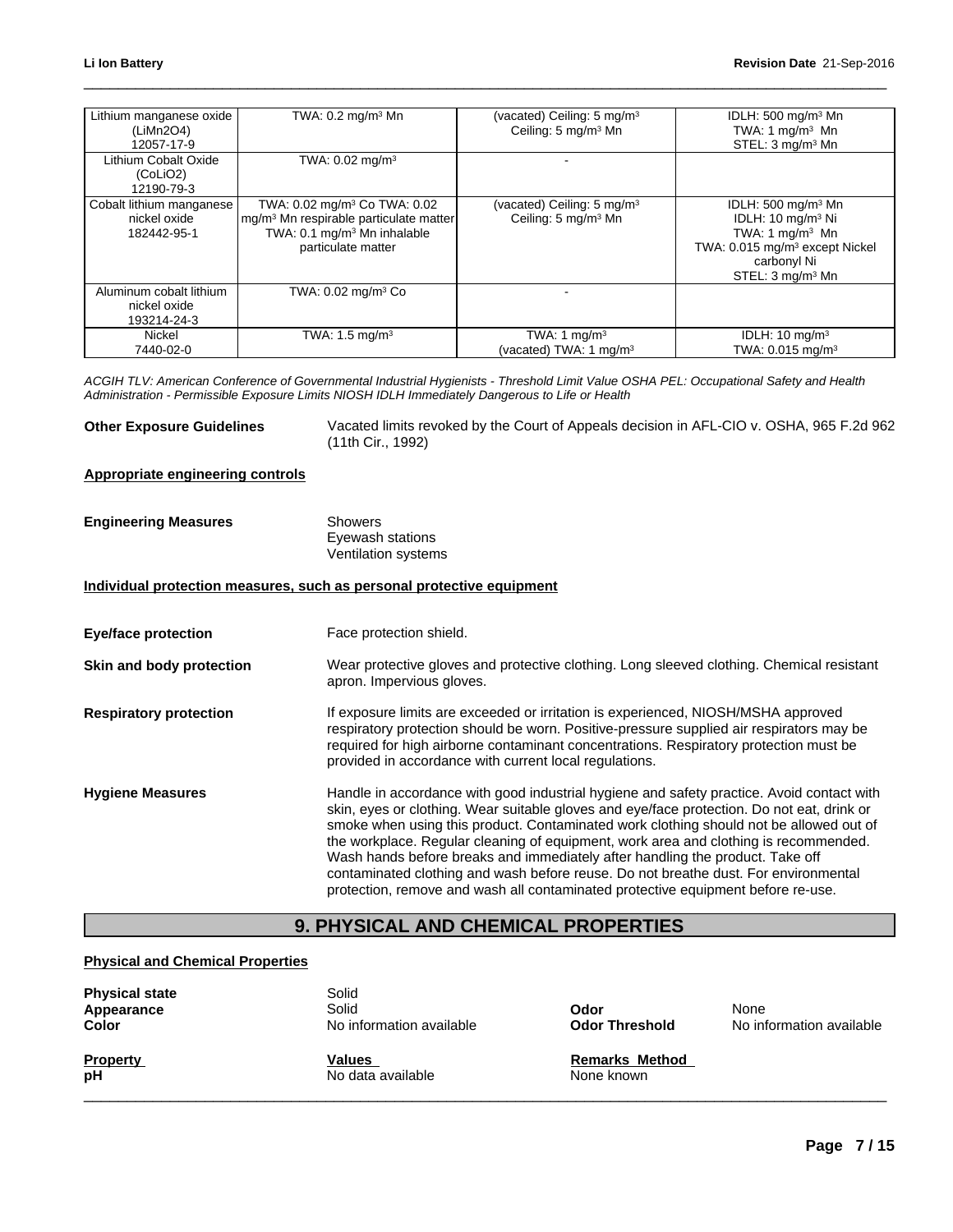| Melting / freezing point                | No data available                   | None known |
|-----------------------------------------|-------------------------------------|------------|
| Boiling point / boiling range           | No data available                   | None known |
| <b>Flash Point</b>                      | No data available                   | None known |
| <b>Evaporation Rate</b>                 | No data available                   | None known |
| Flammability (solid, gas)               | No data available                   | None known |
| <b>Flammability Limit in Air</b>        |                                     |            |
| <b>Upper flammability limit</b>         | No data available                   |            |
| <b>Lower flammability limit</b>         | No data available                   |            |
| Vapor pressure                          | No data available                   | None known |
| <b>Vapor density</b>                    | No data available                   | None known |
| <b>Specific Gravity</b>                 | No data available                   | None known |
| <b>Water Solubility</b>                 | Insoluble                           | None known |
| Solubility in other solvents            | No data available                   | None known |
| Partition coefficient: n-octanol/water0 |                                     | None known |
| <b>Autoignition temperature</b>         | No data available                   | None known |
| <b>Decomposition temperature</b>        | No data available                   | None known |
| Kinematic viscosity                     | No data available                   | None known |
| <b>Dynamic viscosity</b>                | 0                                   | None known |
| <b>Explosive properties</b>             | No data available                   |            |
| <b>Oxidizing properties</b>             | No data available                   |            |
| <b>Other Information</b>                |                                     |            |
| <b>Softening Point</b>                  | No data available                   |            |
| <b>VOC Content (%)</b>                  | No data available                   |            |
| <b>Particle Size</b>                    | No data available                   |            |
| <b>Particle Size Distribution</b>       |                                     |            |
|                                         | <b>10. STABILITY AND REACTIVITY</b> |            |
| <b>Reactivity</b>                       |                                     |            |
|                                         |                                     |            |
| No data available.                      |                                     |            |

 $\_$  ,  $\_$  ,  $\_$  ,  $\_$  ,  $\_$  ,  $\_$  ,  $\_$  ,  $\_$  ,  $\_$  ,  $\_$  ,  $\_$  ,  $\_$  ,  $\_$  ,  $\_$  ,  $\_$  ,  $\_$  ,  $\_$  ,  $\_$  ,  $\_$  ,  $\_$  ,  $\_$  ,  $\_$  ,  $\_$  ,  $\_$  ,  $\_$  ,  $\_$  ,  $\_$  ,  $\_$  ,  $\_$  ,  $\_$  ,  $\_$  ,  $\_$  ,  $\_$  ,  $\_$  ,  $\_$  ,  $\_$  ,  $\_$  ,

### **Reactivity**

### **Chemical stability**

Stable under recommended storage conditions.

### **Possibility of Hazardous Reactions**

None under normal processing.

### **Conditions to avoid**

Exposure to air or moisture over prolonged periods. Excessive heat.

### **Incompatible materials**

Acids. Bases. Oxidizing agent.

### **Hazardous Decomposition Products**

None known based on information supplied.

# <sup>ped</sup> periods. Excessive heat.<br>|<br>| 11. **TOXICOLOGICAL INFORMATION**<br>| <u>ure</u>

### **Information on likely routes of exposure**

**Product Information** Product does not present an acute toxicity hazard based on known or supplied information.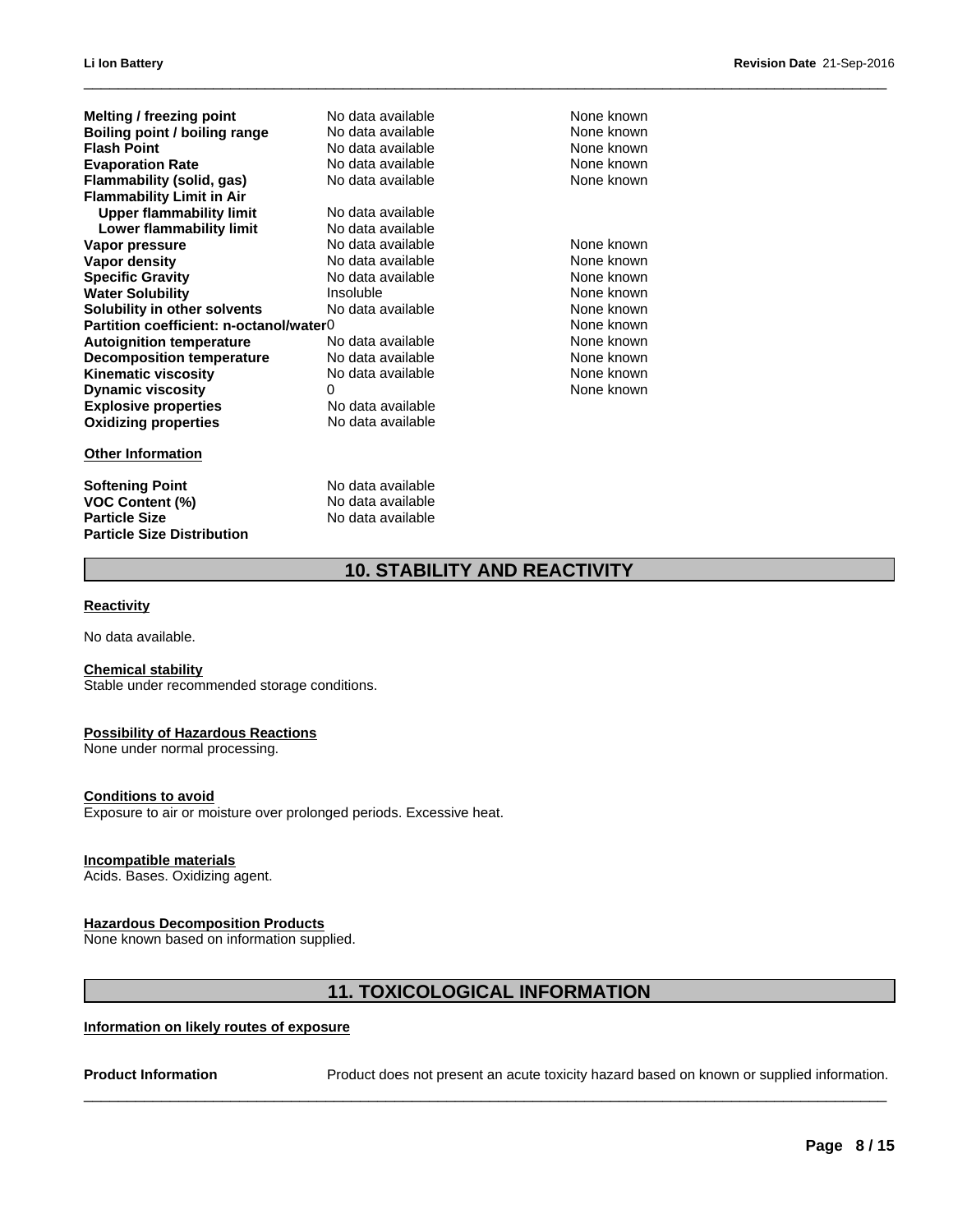|                     | In case of rupture:.                                                                                                                                                                                                                                                                                                                                                                                                                                                                                                                                                                                                                                                                                     |
|---------------------|----------------------------------------------------------------------------------------------------------------------------------------------------------------------------------------------------------------------------------------------------------------------------------------------------------------------------------------------------------------------------------------------------------------------------------------------------------------------------------------------------------------------------------------------------------------------------------------------------------------------------------------------------------------------------------------------------------|
| <b>Inhalation</b>   | Specific test data for the substance or mixture is not available. Corrosive by inhalation.<br>(based on components). Inhalation of corrosive fumes/gases may cause coughing, choking,<br>headache, dizziness, and weakness for several hours. Pulmonary edema may occur with<br>tightness in the chest, shortness of breath, bluish skin, decreased blood pressure, and<br>increased heart rate. Inhaled corrosive substances can lead to a toxic edema of the lungs.<br>Pulmonary edema can be fatal. May cause irritation of respiratory tract. Fatal if inhaled.                                                                                                                                      |
| Eye contact         | Specific test data for the substance or mixture is not available. Causes burns. (based on<br>components). Corrosive to the eyes and may cause severe damage including blindness.<br>Causes serious eye damage. May cause irreversible damage to eyes.                                                                                                                                                                                                                                                                                                                                                                                                                                                    |
| <b>Skin contact</b> | Specific test data for the substance or mixture is not available. Corrosive. (based on<br>components). Causes burns. May be absorbed through the skin in harmful amounts.<br>Harmful in contact with skin.                                                                                                                                                                                                                                                                                                                                                                                                                                                                                               |
| Ingestion           | Specific test data for the substance or mixture is not available. Causes burns. (based on<br>components). Ingestion causes burns of the upper digestive and respiratory tracts. May<br>cause severe burning pain in the mouth and stomach with vomiting and diarrhea of dark<br>blood. Blood pressure may decrease. Brownish or yellowish stains may be seen around the<br>mouth. Swelling of the throat may cause shortness of breath and choking. May cause lung<br>damage if swallowed. May be fatal if swallowed and enters airways. Ingestion may cause<br>irritation to mucous membranes. Ingestion may cause gastrointestinal irritation, nausea,<br>vomiting and diarrhea. Harmful if swallowed. |
|                     |                                                                                                                                                                                                                                                                                                                                                                                                                                                                                                                                                                                                                                                                                                          |

## **Component Information**

| <b>Chemical name</b> | Oral LD50         | Dermal LD50 | <b>Inhalation LC50</b> |
|----------------------|-------------------|-------------|------------------------|
| Nickel               | Rat<br>9000 mg/kg |             |                        |
| 7440-02-0            |                   |             |                        |

## **Information on toxicological effects**

| <b>Symptoms</b> | Erythema (skin redness). Burning. May cause blindness. Coughing and/ or wheezing. |
|-----------------|-----------------------------------------------------------------------------------|
|                 | Difficulty in breathing. Itching. Rashes. Hives.                                  |

## **Delayed and immediate effects as well as chronic effects from short and long-term exposure**

| <b>Sensitization</b>     | May cause sensitization in susceptible persons. May cause sensitization by skin contact. |
|--------------------------|------------------------------------------------------------------------------------------|
| <b>Mutagenic Effects</b> | No information available.                                                                |
| Carcinogenicity          | The table below indicates whether each agency has listed any ingredient as a carcinogen. |

| Chemical name                                                            | <b>ACGIH</b>   | <b>IARC</b>         | <b>NTP</b>                      | <b>OSHA</b> |
|--------------------------------------------------------------------------|----------------|---------------------|---------------------------------|-------------|
| Steel manufacture,<br>chemicals<br>65997-19-5                            | A1             | Group 1             | Known<br>Reasonably Anticipated | ⋏           |
| Lithium Cobalt Oxide<br>(Col <sub>i</sub> O <sub>2</sub> )<br>12190-79-3 | A <sub>3</sub> | Group 2B            |                                 | Χ           |
| Cobalt lithium manganese<br>nickel oxide<br>182442-95-1                  | A <sub>3</sub> | Group 2B<br>Group 1 | Known                           | ⋏           |
| Aluminum cobalt lithium<br>nickel oxide<br>193214-24-3                   | A <sub>3</sub> | Group 2B<br>Group 1 | Known                           | х           |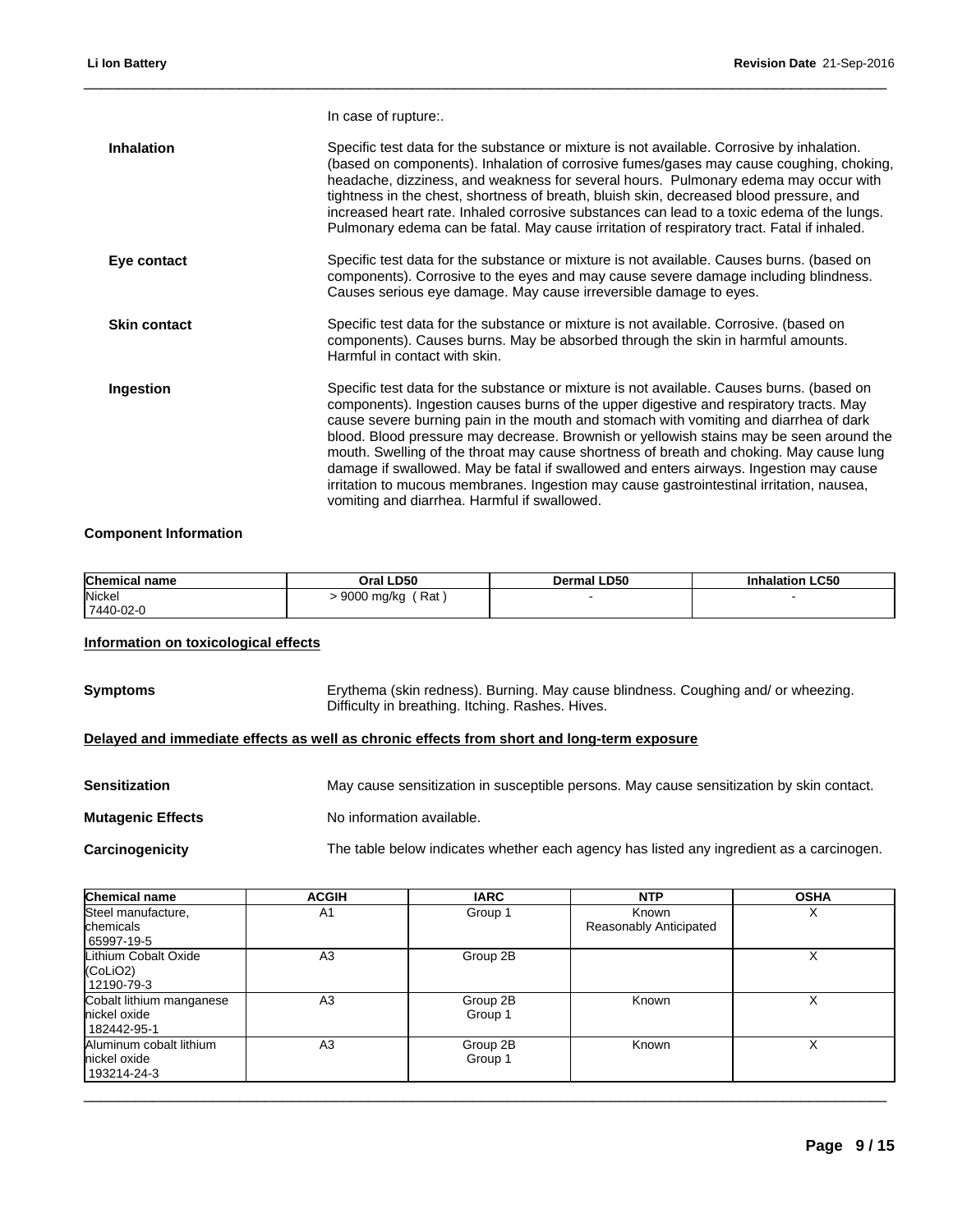| Nickel<br>7440-02-0                                                                                                                                                                                                       |                                                                                                                                                                                                                                                                                           | Group 2B                                                                                                                                                                                                                                                                                                                                                                                                                                                                                                                                                                                                                                             | Reasonably Anticipated                                                                                                                                                                                                                                                                                                                                                                                                                                                                                                                                                                                                                                                                                              | Χ |  |  |
|---------------------------------------------------------------------------------------------------------------------------------------------------------------------------------------------------------------------------|-------------------------------------------------------------------------------------------------------------------------------------------------------------------------------------------------------------------------------------------------------------------------------------------|------------------------------------------------------------------------------------------------------------------------------------------------------------------------------------------------------------------------------------------------------------------------------------------------------------------------------------------------------------------------------------------------------------------------------------------------------------------------------------------------------------------------------------------------------------------------------------------------------------------------------------------------------|---------------------------------------------------------------------------------------------------------------------------------------------------------------------------------------------------------------------------------------------------------------------------------------------------------------------------------------------------------------------------------------------------------------------------------------------------------------------------------------------------------------------------------------------------------------------------------------------------------------------------------------------------------------------------------------------------------------------|---|--|--|
| A1 - Known Human Carcinogen<br>A3 - Animal Carcinogen<br>Group 1 - Carcinogenic to Humans<br>Group 2B - Possibly Carcinogenic to Humans<br>NTP (National Toxicology Program)<br>Known - Known Carcinogen<br>$X$ - Present | ACGIH (American Conference of Governmental Industrial Hygienists)<br>IARC (International Agency for Research on Cancer)<br>Reasonably Anticipated - Reasonably Anticipated to be a Human Carcinogen<br>OSHA (Occupational Safety and Health Administration of the US Department of Labor) |                                                                                                                                                                                                                                                                                                                                                                                                                                                                                                                                                                                                                                                      |                                                                                                                                                                                                                                                                                                                                                                                                                                                                                                                                                                                                                                                                                                                     |   |  |  |
| <b>Reproductive toxicity</b>                                                                                                                                                                                              |                                                                                                                                                                                                                                                                                           | Contains a known or suspected reproductive toxin.                                                                                                                                                                                                                                                                                                                                                                                                                                                                                                                                                                                                    |                                                                                                                                                                                                                                                                                                                                                                                                                                                                                                                                                                                                                                                                                                                     |   |  |  |
| <b>STOT - single exposure</b>                                                                                                                                                                                             |                                                                                                                                                                                                                                                                                           | Based on classification criteria from the 2012 OSHA Hazard Communication Standard (29<br>CFR 1910.1200), this product has been determined to cause systemic target organ toxicity<br>from acute exposure. (STOT SE). If this product is a mixture, the classification is not based<br>on toxicology studies for this product, but is based solely on toxicology studies for<br>ingredients found within this product. Detailed substance and/or ingredient information may<br>be provided in other sections of this SDS. Target organs effects listed in this document may<br>result from a single overexposure to this product. Respiratory system. |                                                                                                                                                                                                                                                                                                                                                                                                                                                                                                                                                                                                                                                                                                                     |   |  |  |
| <b>STOT - repeated exposure</b>                                                                                                                                                                                           |                                                                                                                                                                                                                                                                                           | Causes damage to organs through prolonged or repeated exposure. Based on<br>classification criteria from the 2012 OSHA Hazard Communication Standard (29 CFR<br>1910.1200), this product has been determined to cause systemic target organ toxicity from<br>chronic or repeated exposure. (STOT RE).                                                                                                                                                                                                                                                                                                                                                |                                                                                                                                                                                                                                                                                                                                                                                                                                                                                                                                                                                                                                                                                                                     |   |  |  |
| <b>Chronic Toxicity</b>                                                                                                                                                                                                   |                                                                                                                                                                                                                                                                                           |                                                                                                                                                                                                                                                                                                                                                                                                                                                                                                                                                                                                                                                      | Chronic exposure to corrosive fumes/gases may cause erosion of the teeth followed by jaw<br>necrosis. Bronchial irritation with chronic cough and frequent attacks of pneumonia are<br>common. Gastrointestinal disturbances may also be seen. Effects from this product caused<br>by acute exposure may cause permanent damage to target organs and/or may cause<br>chronic conditions. Contains a known or suspected carcinogen. Contains a known or<br>suspected reproductive toxin. Possible risk of irreversible effects. Avoid repeated exposure.<br>Prolonged exposure may cause chronic effects. May cause adverse effects on the bone<br>marrow and blood-forming system. May cause adverse liver effects. |   |  |  |
| <b>Target Organ Effects</b>                                                                                                                                                                                               |                                                                                                                                                                                                                                                                                           | Liver. Lungs. Nasal cavities. Digestive System.                                                                                                                                                                                                                                                                                                                                                                                                                                                                                                                                                                                                      | Respiratory system. Eyes. Skin. Gastrointestinal tract (GI). Systemic Toxicity. Reproductive<br>System. Blood. Central Nervous System (CNS). Central Vascular System (CVS). Kidney.                                                                                                                                                                                                                                                                                                                                                                                                                                                                                                                                 |   |  |  |
| <b>Aspiration Hazard</b>                                                                                                                                                                                                  | No information available.                                                                                                                                                                                                                                                                 |                                                                                                                                                                                                                                                                                                                                                                                                                                                                                                                                                                                                                                                      |                                                                                                                                                                                                                                                                                                                                                                                                                                                                                                                                                                                                                                                                                                                     |   |  |  |
|                                                                                                                                                                                                                           |                                                                                                                                                                                                                                                                                           |                                                                                                                                                                                                                                                                                                                                                                                                                                                                                                                                                                                                                                                      |                                                                                                                                                                                                                                                                                                                                                                                                                                                                                                                                                                                                                                                                                                                     |   |  |  |

 $\_$  ,  $\_$  ,  $\_$  ,  $\_$  ,  $\_$  ,  $\_$  ,  $\_$  ,  $\_$  ,  $\_$  ,  $\_$  ,  $\_$  ,  $\_$  ,  $\_$  ,  $\_$  ,  $\_$  ,  $\_$  ,  $\_$  ,  $\_$  ,  $\_$  ,  $\_$  ,  $\_$  ,  $\_$  ,  $\_$  ,  $\_$  ,  $\_$  ,  $\_$  ,  $\_$  ,  $\_$  ,  $\_$  ,  $\_$  ,  $\_$  ,  $\_$  ,  $\_$  ,  $\_$  ,  $\_$  ,  $\_$  ,  $\_$  ,

### **Numerical measures of toxicity Product Information**

**The following values are calculated based on chapter 3.1 of the GHS document**

**ATEmix (oral)** 327.00 mg/kg **ATEmix (dermal)** 1,200.00 mg/kg **ATEmix (inhalation-gas)** 400.04 ppm **ATEmix (inhalation-dust/mist)** 0.20 mg/l **ATEmix (inhalation-vapor)** 2.00 ATEmix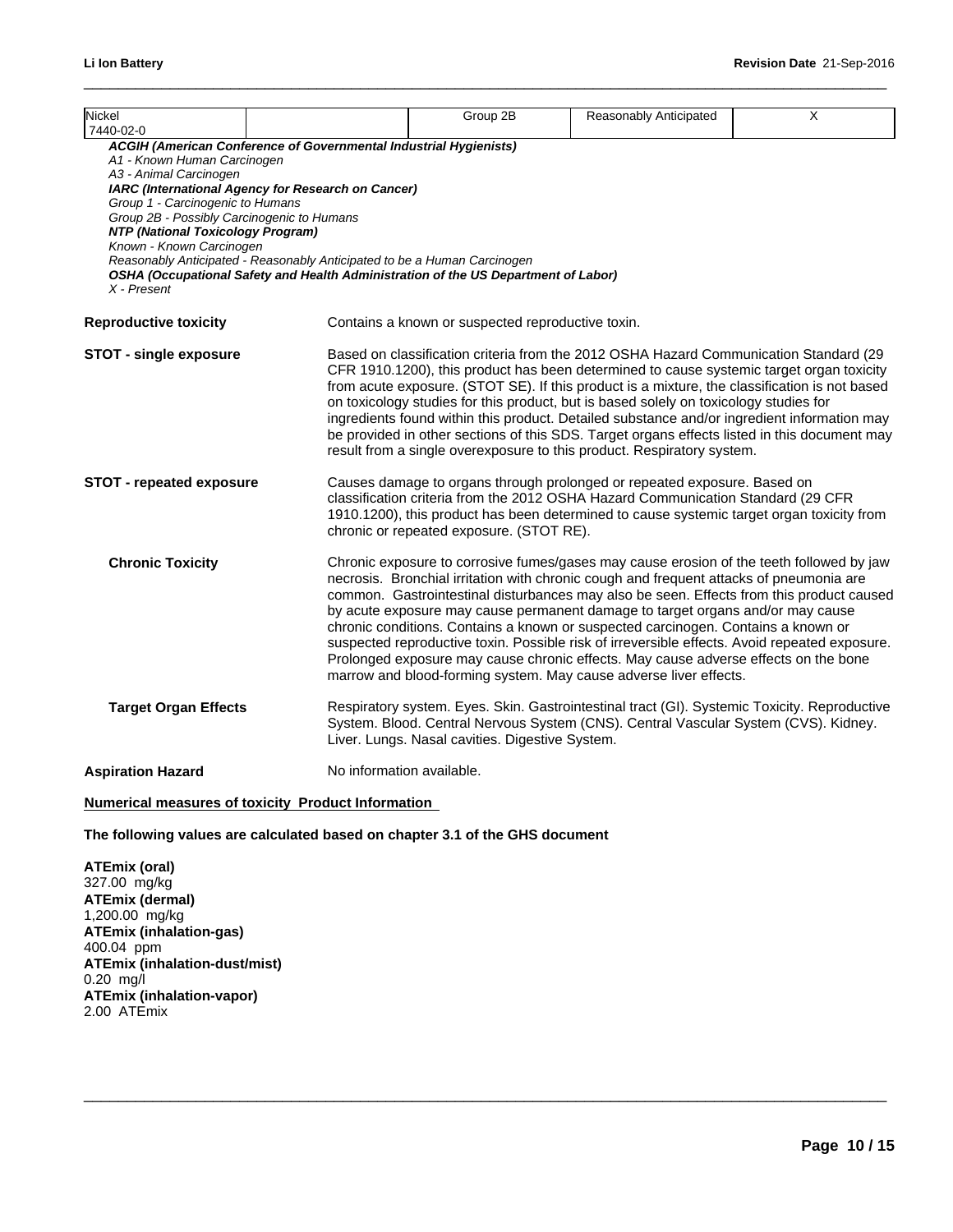# Revision Date 21-Sep-2016<br>**12. ECOLOGICAL INFORMATION**

 $\_$  ,  $\_$  ,  $\_$  ,  $\_$  ,  $\_$  ,  $\_$  ,  $\_$  ,  $\_$  ,  $\_$  ,  $\_$  ,  $\_$  ,  $\_$  ,  $\_$  ,  $\_$  ,  $\_$  ,  $\_$  ,  $\_$  ,  $\_$  ,  $\_$  ,  $\_$  ,  $\_$  ,  $\_$  ,  $\_$  ,  $\_$  ,  $\_$  ,  $\_$  ,  $\_$  ,  $\_$  ,  $\_$  ,  $\_$  ,  $\_$  ,  $\_$  ,  $\_$  ,  $\_$  ,  $\_$  ,  $\_$  ,  $\_$  ,

 $\_$  ,  $\_$  ,  $\_$  ,  $\_$  ,  $\_$  ,  $\_$  ,  $\_$  ,  $\_$  ,  $\_$  ,  $\_$  ,  $\_$  ,  $\_$  ,  $\_$  ,  $\_$  ,  $\_$  ,  $\_$  ,  $\_$  ,  $\_$  ,  $\_$  ,  $\_$  ,  $\_$  ,  $\_$  ,  $\_$  ,  $\_$  ,  $\_$  ,  $\_$  ,  $\_$  ,  $\_$  ,  $\_$  ,  $\_$  ,  $\_$  ,  $\_$  ,  $\_$  ,  $\_$  ,  $\_$  ,  $\_$  ,  $\_$  ,

### **Ecotoxicity**

Very toxic to aquatic life with long lasting effects.

| <b>Chemical name</b> | <b>Toxicity to Algae</b>  | <b>Toxicity to Fish</b>      | <b>Toxicity to</b><br><b>Microorganisms</b> | Daphnia Magna (Water<br>Flea) |
|----------------------|---------------------------|------------------------------|---------------------------------------------|-------------------------------|
| Copper               | 96h EC50: 0.031 - 0.054   | 96h LC50: 0.0068 - 0.0156    |                                             | 48h EC50: = $0.03$ mg/L       |
| 7440-50-8            | mg/L (Pseudokirchneriella | mg/L (Pimephales promelas)   |                                             |                               |
|                      | subcapitata) 72h EC50:    | 96h LC50: $= 1.25$ mg/L      |                                             |                               |
|                      | $0.0426 - 0.0535$ mg/L    | (Lepomis macrochirus) 96h    |                                             |                               |
|                      | (Pseudokirchneriella      | $LC50: = 0.052$ mg/L         |                                             |                               |
|                      | subcapitata)              | (Oncorhynchus mykiss) 96h    |                                             |                               |
|                      |                           | $LC50: = 0.2$ mg/L           |                                             |                               |
|                      |                           | (Pimephales promelas) 96h    |                                             |                               |
|                      |                           | $LC50: < 0.3$ mg/L           |                                             |                               |
|                      |                           | (Pimephales promelas) 96h    |                                             |                               |
|                      |                           | $LC50: = 0.112$ mg/L         |                                             |                               |
|                      |                           | (Poecilia reticulata) 96h    |                                             |                               |
|                      |                           | $LC50: = 0.3$ mg/L (Cyprinus |                                             |                               |
|                      |                           | carpio) 96h LC50: = $0.8$    |                                             |                               |
|                      |                           | mg/L (Cyprinus carpio)       |                                             |                               |
| Nickel               | 72h EC50: = $0.18$ mg/L   | 96h LC50: > 100 mg/L         |                                             | 48h EC50: > 100 mg/L 48h      |
| 7440-02-0            | (Pseudokirchneriella      | (Brachydanio rerio) 96h      |                                             | $EC50: = 1 mg/L$              |
|                      | subcapitata) 96h EC50:    | $LC50: = 1.3$ mg/L (Cyprinus |                                             |                               |
|                      | $0.174 - 0.311$ mg/L      | carpio) 96h LC50: $= 10.4$   |                                             |                               |
|                      | (Pseudokirchneriella      | mg/L (Cyprinus carpio)       |                                             |                               |
|                      | subcapitata)              |                              |                                             |                               |

## **Persistence and Degradability**

No information available.

### **Bioaccumulation**

No information available

### **Other adverse effects**

No information available.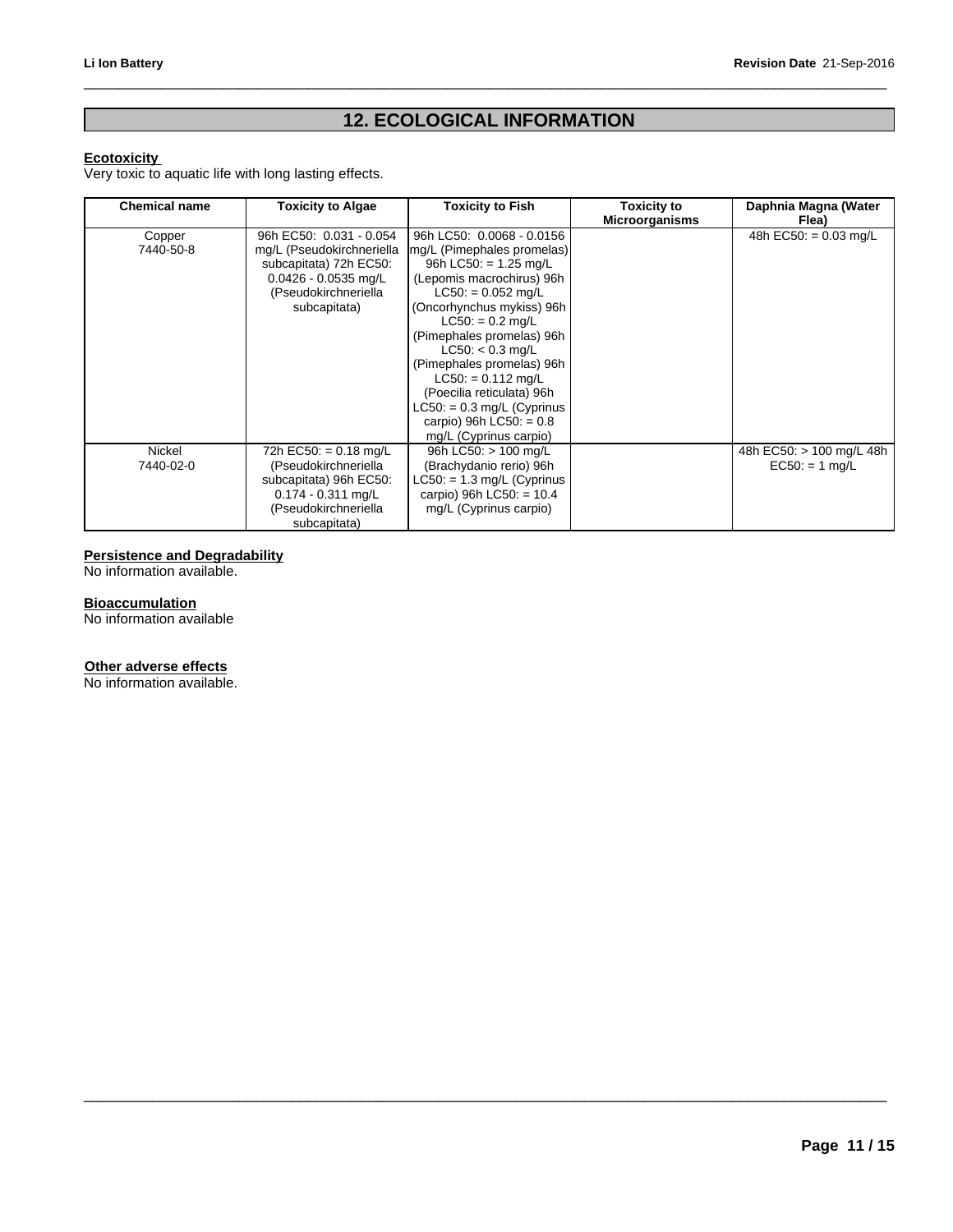# Revision Date 21-Sep-20<br> **13. DISPOSAL CONSIDERATIONS**

 $\_$  ,  $\_$  ,  $\_$  ,  $\_$  ,  $\_$  ,  $\_$  ,  $\_$  ,  $\_$  ,  $\_$  ,  $\_$  ,  $\_$  ,  $\_$  ,  $\_$  ,  $\_$  ,  $\_$  ,  $\_$  ,  $\_$  ,  $\_$  ,  $\_$  ,  $\_$  ,  $\_$  ,  $\_$  ,  $\_$  ,  $\_$  ,  $\_$  ,  $\_$  ,  $\_$  ,  $\_$  ,  $\_$  ,  $\_$  ,  $\_$  ,  $\_$  ,  $\_$  ,  $\_$  ,  $\_$  ,  $\_$  ,  $\_$  ,

## **Waste treatment methods**

| <b>Disposal methods</b>       | This material, as supplied, is not a hazardous waste according to Federal regulations (40<br>CFR 261). This material could become a hazardous waste if it is mixed with or otherwise<br>comes in contact with a hazardous waste, if chemical additions are made to this material, or<br>if the material is processed or otherwise altered. Consult 40 CFR 261 to determine whether<br>the altered material is a hazardous waste. Consult the appropriate state, regional, or local<br>regulations for additional requirements. |
|-------------------------------|--------------------------------------------------------------------------------------------------------------------------------------------------------------------------------------------------------------------------------------------------------------------------------------------------------------------------------------------------------------------------------------------------------------------------------------------------------------------------------------------------------------------------------|
| <b>Contaminated Packaging</b> | Dispose of contents/containers in accordance with local regulations.                                                                                                                                                                                                                                                                                                                                                                                                                                                           |

## **California Hazardous Waste Codes** 141

|       | <b>Chemical name</b>                                 | California Hazardous Waste                                                                                                                                                                                                                                                      |
|-------|------------------------------------------------------|---------------------------------------------------------------------------------------------------------------------------------------------------------------------------------------------------------------------------------------------------------------------------------|
|       | Copper<br>7440-50-8                                  | Toxic                                                                                                                                                                                                                                                                           |
|       | Steel manufacture, chemicals<br>65997-19-5           | Toxic                                                                                                                                                                                                                                                                           |
|       | Aluminum<br>7429-90-5                                | Ignitable powder                                                                                                                                                                                                                                                                |
|       | Lithium Cobalt Oxide (CoLiO2)<br>12190-79-3          | Toxic                                                                                                                                                                                                                                                                           |
|       | Cobalt lithium manganese nickel oxide<br>182442-95-1 | Toxic                                                                                                                                                                                                                                                                           |
|       | Aluminum cobalt lithium nickel oxide<br>193214-24-3  | Toxic                                                                                                                                                                                                                                                                           |
|       | Nickel<br>7440-02-0                                  | Toxic powder<br>Ignitable powder                                                                                                                                                                                                                                                |
|       | <b>14. TRANSPORT INFORMATION</b>                     |                                                                                                                                                                                                                                                                                 |
| Note: |                                                      | The transportation of primary lithium cells and batteries is regulated by the International<br>Civil Aviation Organization, International Air Transport Association, International Maritime<br>Dangerous Goods Code and the US Department of Transportation. The batteries must |

| Note:                                                                                                                | The transportation of primary lithium cells and batteries is regulated by the International<br>Civil Aviation Organization, International Air Transport Association, International Maritime<br>Dangerous Goods Code and the US Department of Transportation. The batteries must<br>meet the following criteria for shipment: 1. Air shipments must meet the requirements<br>listed in Special Provision A45 of the International Air Transport Association Dangerous<br>Goods Regulations. 2. Meet the requirements for the US Department of Transportation<br>listed in 49 CFR 173.185. 3. The transport of primary lithium batteries is prohibited aboard<br>passenger aircraft. Refer to the Federal Register December 15, 2004 (Hazardous<br>Materials; Prohibited on the Transportation of Primary Lithium Batteries and Cells Aboard<br>Passenger Aircraft; Final Rule)<br>Lithium batteries shipped as "Lithium batteries", "Lithium batteries packed with equipment",<br>or "Lithium batteries contained in equipment" may not be classified as "Dangerous Goods"<br>when shipped in accordance with "special provision A45 of IATA-DGR" or "special provision<br>188 of IMO-IMDG Code" |
|----------------------------------------------------------------------------------------------------------------------|-------------------------------------------------------------------------------------------------------------------------------------------------------------------------------------------------------------------------------------------------------------------------------------------------------------------------------------------------------------------------------------------------------------------------------------------------------------------------------------------------------------------------------------------------------------------------------------------------------------------------------------------------------------------------------------------------------------------------------------------------------------------------------------------------------------------------------------------------------------------------------------------------------------------------------------------------------------------------------------------------------------------------------------------------------------------------------------------------------------------------------------------------------------------------------------------------|
| <b>DOT</b><br><b>Proper Shipping Name</b><br><b>Hazard Class</b><br><b>Emergency Response Guide</b><br><b>Number</b> | NOT REGULATED<br>NON-REGULATED<br>N/A<br>147                                                                                                                                                                                                                                                                                                                                                                                                                                                                                                                                                                                                                                                                                                                                                                                                                                                                                                                                                                                                                                                                                                                                                    |
| <b>TDG</b>                                                                                                           | Not regulated                                                                                                                                                                                                                                                                                                                                                                                                                                                                                                                                                                                                                                                                                                                                                                                                                                                                                                                                                                                                                                                                                                                                                                                   |
| <b>MEX</b>                                                                                                           | Not regulated                                                                                                                                                                                                                                                                                                                                                                                                                                                                                                                                                                                                                                                                                                                                                                                                                                                                                                                                                                                                                                                                                                                                                                                   |
|                                                                                                                      |                                                                                                                                                                                                                                                                                                                                                                                                                                                                                                                                                                                                                                                                                                                                                                                                                                                                                                                                                                                                                                                                                                                                                                                                 |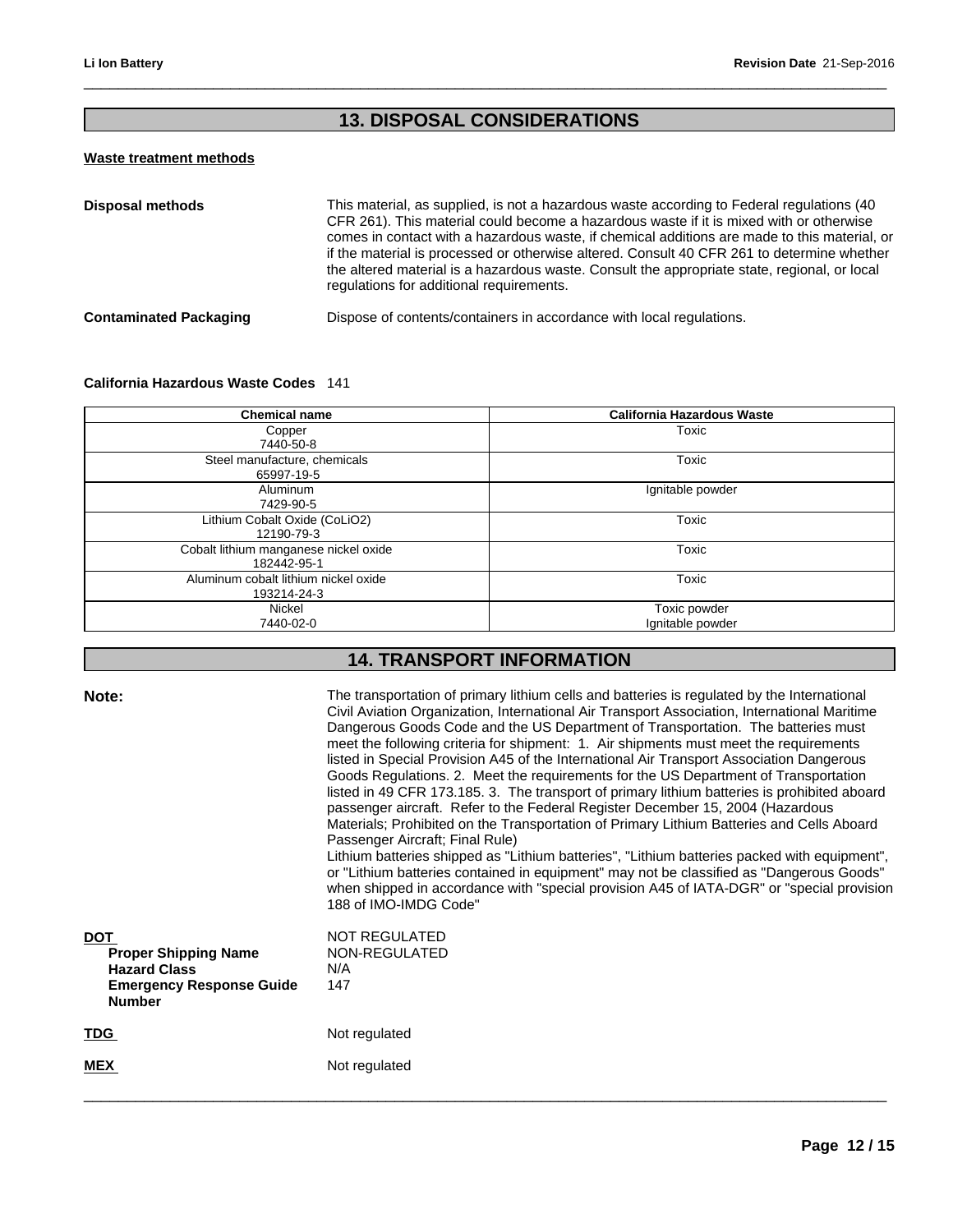| <b>ICAO</b>                                                       | Not regulated                                                    |
|-------------------------------------------------------------------|------------------------------------------------------------------|
| <u>IATA</u><br><b>Proper Shipping Name</b><br><b>Hazard Class</b> | Not regulated<br><b>NON REGULATED</b><br>N/A                     |
| <b>IMDG/IMO</b><br><b>Hazard Class</b><br>EmS-No.                 | Not regulated<br>N/A<br>$F-A, S-I$                               |
| RID                                                               | Not regulated                                                    |
| <b>ADR</b>                                                        | Not regulated                                                    |
| <b>ADN</b>                                                        | Not regulated                                                    |
|                                                                   | <b>15. REGULATORY INFORMATION</b>                                |
| <b>International Inventories</b>                                  |                                                                  |
| <b>TSCA</b><br><b>DSL</b>                                         | Complies<br>All components are listed either on the DSL or NDSL. |

## **International Inventories**

| TSCA | Complies                                             |
|------|------------------------------------------------------|
| DSL  | All components are listed either on the DSL or NDSL. |

 **TSCA** - United States Toxic Substances Control Act Section 8(b) Inventory  **DSL/NDSL** - Canadian Domestic Substances List/Non-Domestic Substances List

### **US Federal Regulations**

### **SARA 313**

Section 313 of Title III of the Superfund Amendments and Reauthorization Act of 1986 (SARA). This product contains a chemical or chemicals which are subject to the reporting requirements of the Act and Title 40 of the Code of Federal Regulations, Part 372

| <b>Chemical name</b>                                                                                                                                                               |                                       | <b>CAS No</b>                 | Weight-%                         | SARA 313 - Threshold<br><b>Values</b> %     |
|------------------------------------------------------------------------------------------------------------------------------------------------------------------------------------|---------------------------------------|-------------------------------|----------------------------------|---------------------------------------------|
| Copper - 7440-50-8                                                                                                                                                                 |                                       | 7440-50-8                     | $10 - 30$                        | 1.0                                         |
| Steel manufacture, chemicals - 65997-19-5                                                                                                                                          |                                       | 65997-19-5                    | $7 - 13$                         | 1.0                                         |
|                                                                                                                                                                                    |                                       |                               |                                  | 0.1                                         |
| Aluminum - 7429-90-5                                                                                                                                                               |                                       | 7429-90-5                     | $7 - 13$                         | 1.0                                         |
| Lithium manganese oxide (LiMn2O4) - 12057-17-9                                                                                                                                     |                                       | 12057-17-9                    | $5 - 10$                         | 1.0                                         |
| Lithium Cobalt Oxide (CoLiO2) - 12190-79-3                                                                                                                                         |                                       | 12190-79-3                    | $5 - 10$                         | 0.1                                         |
| Cobalt lithium manganese nickel oxide - 182442-95-1                                                                                                                                |                                       | 182442-95-1                   | $5 - 10$                         | 1.0                                         |
|                                                                                                                                                                                    |                                       |                               |                                  | 0.1                                         |
| Nickel - 7440-02-0                                                                                                                                                                 |                                       | 7440-02-0                     | $3 - 7$                          | 0.1                                         |
| <b>SARA 311/312 Hazard Categories</b>                                                                                                                                              |                                       |                               |                                  |                                             |
| <b>Acute Health Hazard</b>                                                                                                                                                         |                                       | <b>No</b>                     |                                  |                                             |
| <b>Chronic Health Hazard</b>                                                                                                                                                       |                                       | <b>No</b>                     |                                  |                                             |
| <b>Fire Hazard</b>                                                                                                                                                                 |                                       | <b>No</b>                     |                                  |                                             |
| Sudden release of pressure hazard                                                                                                                                                  |                                       | No                            |                                  |                                             |
| <b>Reactive Hazard</b>                                                                                                                                                             |                                       | No                            |                                  |                                             |
| <b>CWA (Clean Water Act)</b><br>This product contains the following substances which are regulated pollutants pursuant to the Clean Water Act (40 CFR 122.21<br>and 40 CFR 122.42) |                                       |                               |                                  |                                             |
| <b>Chemical name</b>                                                                                                                                                               | <b>CWA - Reportable</b><br>Quantities | <b>CWA - Toxic Pollutants</b> | <b>CWA - Priority Pollutants</b> | <b>CWA - Hazardous</b><br><b>Substances</b> |
| Copper<br>7440-50-8                                                                                                                                                                |                                       | X                             | X                                |                                             |

### **CWA (Clean Water Act)**

| Copper<br>7440-50-8<br>Steel manufacture,<br>chemicals | <b>Chemical name</b> | <b>CWA - Reportable</b><br>Quantities | <b>CWA - Toxic Pollutants</b> | CWA - Priority Pollutants | <b>CWA - Hazardous</b><br><b>Substances</b> |
|--------------------------------------------------------|----------------------|---------------------------------------|-------------------------------|---------------------------|---------------------------------------------|
|                                                        |                      |                                       |                               |                           |                                             |
|                                                        |                      |                                       |                               |                           |                                             |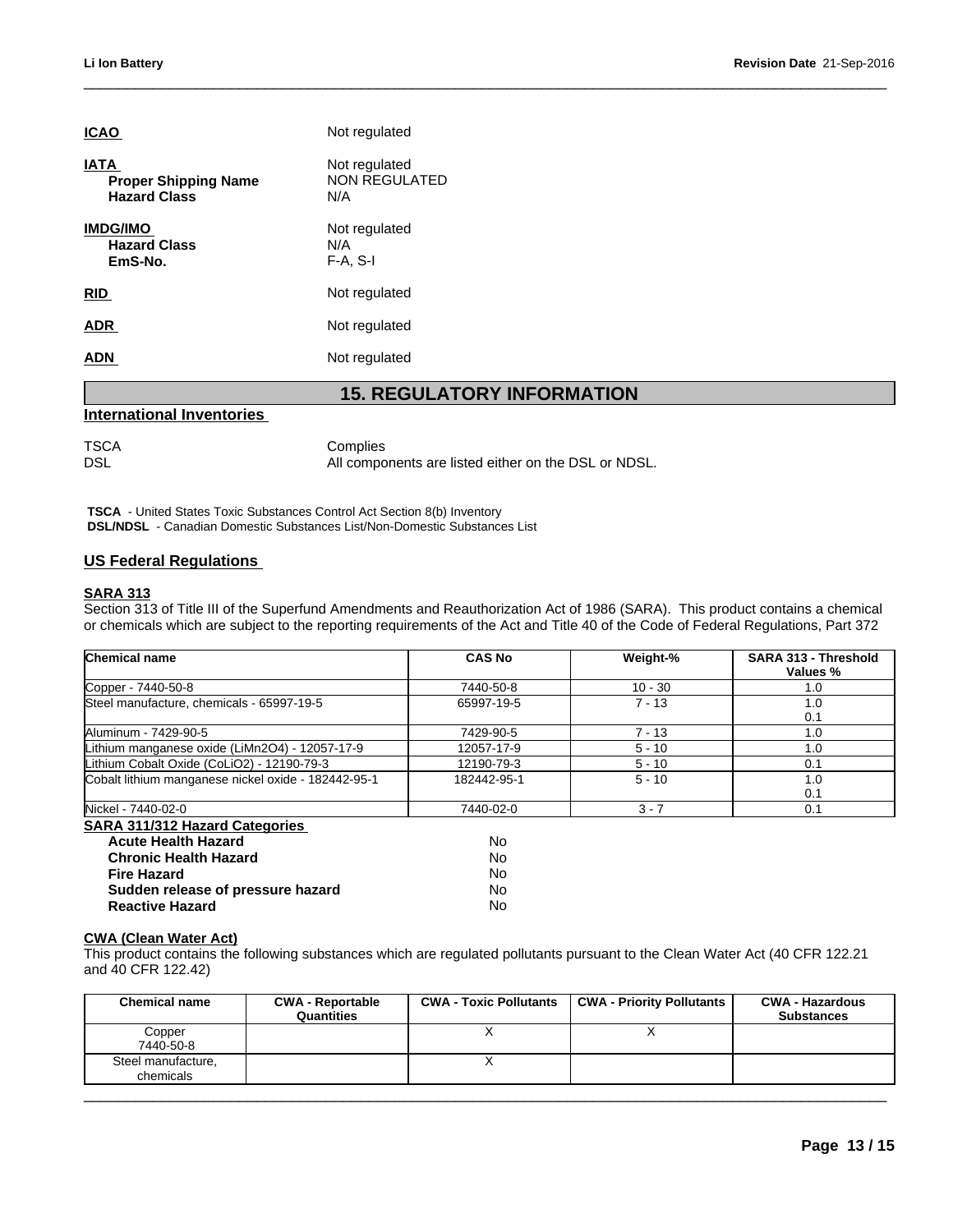| 65997-19-5                  |                          |   |  |
|-----------------------------|--------------------------|---|--|
| Cobalt lithium manganese    |                          |   |  |
| nickel oxide<br>182442-95-1 |                          |   |  |
| Nickel<br>7440-02-0         | $\overline{\phantom{a}}$ | ↗ |  |

### **CERCLA**

.

This material, as supplied, contains one or more substances regulated as a hazardous substance under the Comprehensive Environmental Response Compensation and Liability Act (CERCLA) (40 CFR 302)

| <b>Chemical name</b> | <b>Hazardous Substances RQs</b> | <b>Extremely Hazardous Substances</b><br><b>RQs</b> | RQ                                         |
|----------------------|---------------------------------|-----------------------------------------------------|--------------------------------------------|
| Copper<br>7440-50-8  | 5000 lb                         |                                                     | RQ 5000 lb final RQ<br>RQ 2270 kg final RQ |
| Nickel<br>7440-02-0  | 100 lb                          |                                                     | RQ 100 lb final RQ<br>RQ 45.4 kg final RQ  |

## **US State Regulations**

### **California Proposition 65**

This product contains the following Proposition 65 chemicals.

| <b>Chemical name</b>                                | <b>California Proposition 65</b> |
|-----------------------------------------------------|----------------------------------|
| Steel manufacture, chemicals - 65997-19-5           | Carcinogen                       |
| Cobalt lithium manganese nickel oxide - 182442-95-1 | Carcinogen                       |
| Aluminum cobalt lithium nickel oxide - 193214-24-3  | Carcinogen                       |
| Nickel - 7440-02-0                                  | Carcinogen                       |

### **U.S. State Right-to-Know Regulations**

| <b>Chemical name</b>                                 | <b>New Jersey</b> | Massachusetts | Pennsylvania | <b>Rhode Island</b> | <b>Illinois</b> |
|------------------------------------------------------|-------------------|---------------|--------------|---------------------|-----------------|
| Copper<br>7440-50-8                                  | X                 | х             | ⋏            | х                   | Χ               |
| Ethylene carbonate<br>96-49-1                        |                   | X             | X            |                     |                 |
| Aluminum<br>7429-90-5                                | X                 | X             | X            | $\times$            |                 |
| Diethyl carbonate<br>105-58-8                        | X                 | $\times$      | X            |                     |                 |
| Phosphate(1-), hexafluoro-, lithium<br>21324-40-3    | Χ                 |               |              |                     |                 |
| Steel manufacture, chemicals<br>65997-19-5           | X                 |               | X            | X                   | X               |
| Lithium manganese oxide (LiMn2O4)<br>12057-17-9      | X                 |               | X            | X                   | X               |
| Lithium Cobalt Oxide (CoLiO2)<br>12190-79-3          | X                 |               | X            | X                   | X               |
| Cobalt lithium manganese nickel oxide<br>182442-95-1 | X                 |               | X            | X                   | Χ               |
| Aluminum cobalt lithium nickel oxide<br>193214-24-3  | Χ                 |               | X            |                     | Χ               |
| Nickel<br>7440-02-0                                  | X                 | X             | X            | X                   | X               |

## **International Regulations**

### **Mexico**

### **National occupational exposure limits**

| Chemical name                | <b>Carcinogen Status</b>         | <b>Exposure Limits</b>               |
|------------------------------|----------------------------------|--------------------------------------|
| Copper                       | Mexico: TWA= 1 mg/m <sup>3</sup> |                                      |
|                              |                                  | Mexico: TWA= $0.2 \text{ mg/m}^3$    |
|                              |                                  | Mexico: $STEL = 2$ ma/m <sup>3</sup> |
| Steel manufacture, chemicals | nυ                               | Mexico: TWA 0.15 mg/m <sup>3</sup>   |
|                              |                                  |                                      |